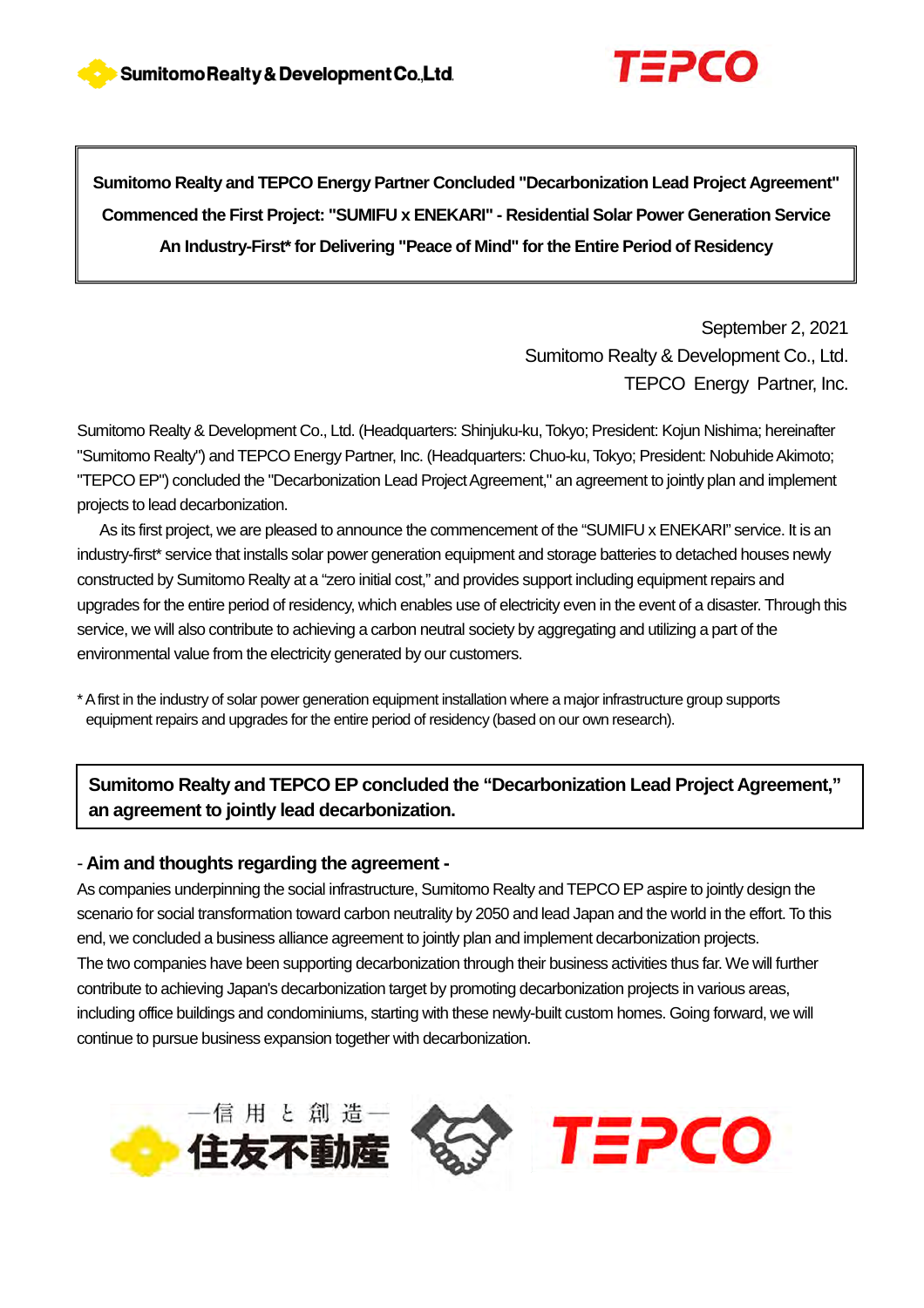# **batteries for newly-built homes -"SUMIFU x ENEKARI" – A service to install solar power generation equipment and storage**

#### **- First project: Contributing to the decarbonization -**

By vigorously promoting the adoption of solar power generation equipment and storage batteries in detached houses, we will tap into the potential of the additionally installed capacity of residential solar power generation in Japan. In addition to increasing the total amount of generated renewable energy, this project will also contribute to adjusting the gap in power generation capacity during the day and night, which is one of the challenges in adopting renewable energy, and will greatly contribute to a stable transition to a carbon neutral society in Japan.

### **1. Outline of the initiative**

"SUMIFU x ENEKARI" is a service that introduces solar power generation equipment and storage batteries at a zero initial cost into detached houses newly constructed by Sumitomo Realty, and supports equipment repairs and upgrades. The initiative will further contribute to a carbon neutral society by aggregating and utilizing the environmental value of some of the power generated by our customers.



Sumitomo Realty Group: - Builds custom homes and promotes the introduction of "SUMIFU x ENEKARI" - Provides customers with "continuous peace of mind" even in the event of a power outage or interruption of the water supply in a large-scale disaster

- TEPCO EP Group : Installs solar power generation equipment and storage batteries, and provides repair and upgrading support
	- Aggregates and utilizes the environmental value of the portion of electricity consumed by households generated by solar power

## **2. Features and benefits for the customers**

## **● "Zero initial cost" - Reduces the financial burden of installation -**

"SUMIFU x ENEKARI" allows installation of solar power generation equipment and storage batteries at a "zero initial cost," greatly reducing the initial financial burden.

**● "Continuous peace of mind" - Equipment repair and upgrade support forthe entire period of residency -** With a 24/7 call center system, we provide support for repairs if there is an equipment breakdown, and offer upgrades so that customers have "peace of mind" knowing they can use electricity even in the event of a power failure when a major disaster occurs.

# **● Utilization of environmental value - Contributing to a carbon neutral society and reducing service fees -** In addition to increasing the total amount of renewable energy generation through the spread of solar power generation equipment and storage batteries, the TEPCO EP Group will also support companies contributing to the environment to reach their targets of carbon neutral society implementation plan and carbon offset, by aggregating and utilizing the environmental value of home electricity consumption, using the J-Credit Scheme operated by the Ministry of Economy, Trade and Industry, the Ministry of the Environment and the Ministry of Agriculture, Forestry and Fisheries.